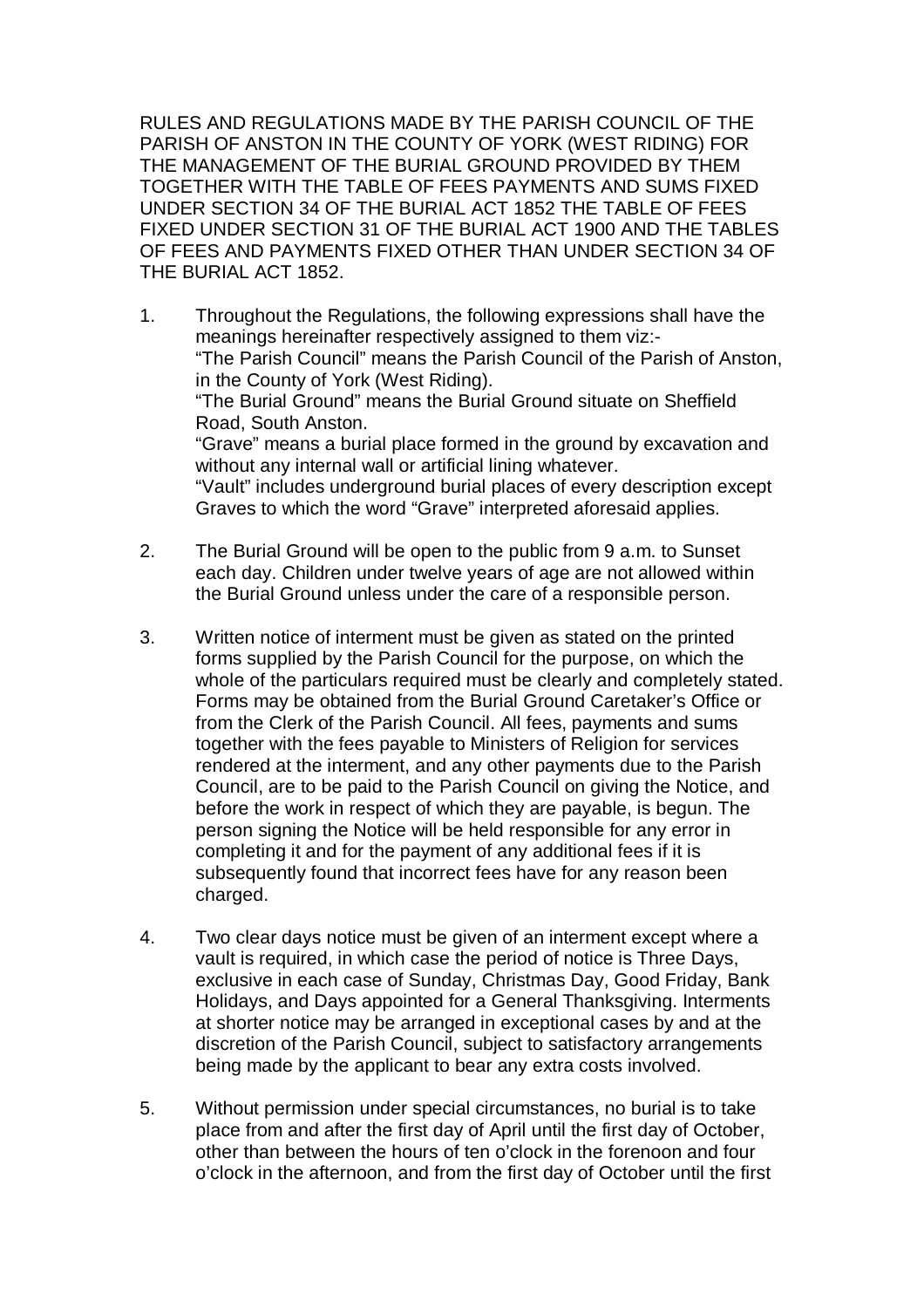day of April other than between the hours of ten o'clock in the forenoon and three o'clock in the afternoon. Due notice of the time of the interment must be given to the Parish Council and to the Minister who is to officiate, who must be consulted by the applicant as to the time of the interment. The time named for an interment is to be that when the funeral procession is due to arrive at the Burial Ground.

- 6. On or before the admission of any funeral into the Burial Ground or before the interment therein of the body of a stillborn child, the Certificate of the Registrar of Deaths or Coroner authorising the interment, must be produced and handed to the person appointed by the Parish Council to receive the same.
- 7. All interments in any portion of the Burial Ground shall, whether a religious service be performed or not, be conducted in a decent, solemn and orderly manner. The delivery of any address whatever, not being part of, or incidental to, a religious service, or not otherwise permitted by any lawful authority, is absolutely forbidden and any person guilty of a breach thereof, or guilty of any riotous violent, or indecent behaviour at an interment, or wilfully obstructing such interment in the Burial Ground, or who shall, under cover of any religious service or otherwise in the Burial Ground, wilfully endeavour to bring into contempt or obloquy the Christian religion or the belief or worship of any Church or denomination of Christians, or the members of any Minister of such Church or denomination or any other person, will be prosecuted as the law directs.
- 8. At all internments in unconsecrated ground, parties may choose their own Minister, but the Incumbent of the Parish officiates at funerals of Parishioners in Consecrated Ground if the service of the Church of England is used.
- 9. If the party having charge of the funeral wishes the deceased to be interred in consecrated ground without a religious service, or with a religious service not in accordance with the rites of the Church of England, under the Burial Laws Amendment Act, 1880. In such cases twenty four hours notice of such interment may be given to the Clerk to the Parish Council as the person appointed to receive such notice.
- 10. The Parish Council will select the place for interment in both the consecrated and unconsecrated ground, for all interments, and all new grave and vault spaces will be taken in rotation as far as practicable and varied only for reasons considered necessary by the Parish Council.
- 11. All graves and vaults are to be dug and excavated under the management regulation and control of the Parish Council. Only double brickwork will be allowed in vaults and coated with cement not less that three quarters of an inch thick. The purchaser of the exclusive right of burial in any grave or vault space shall at his own cost employ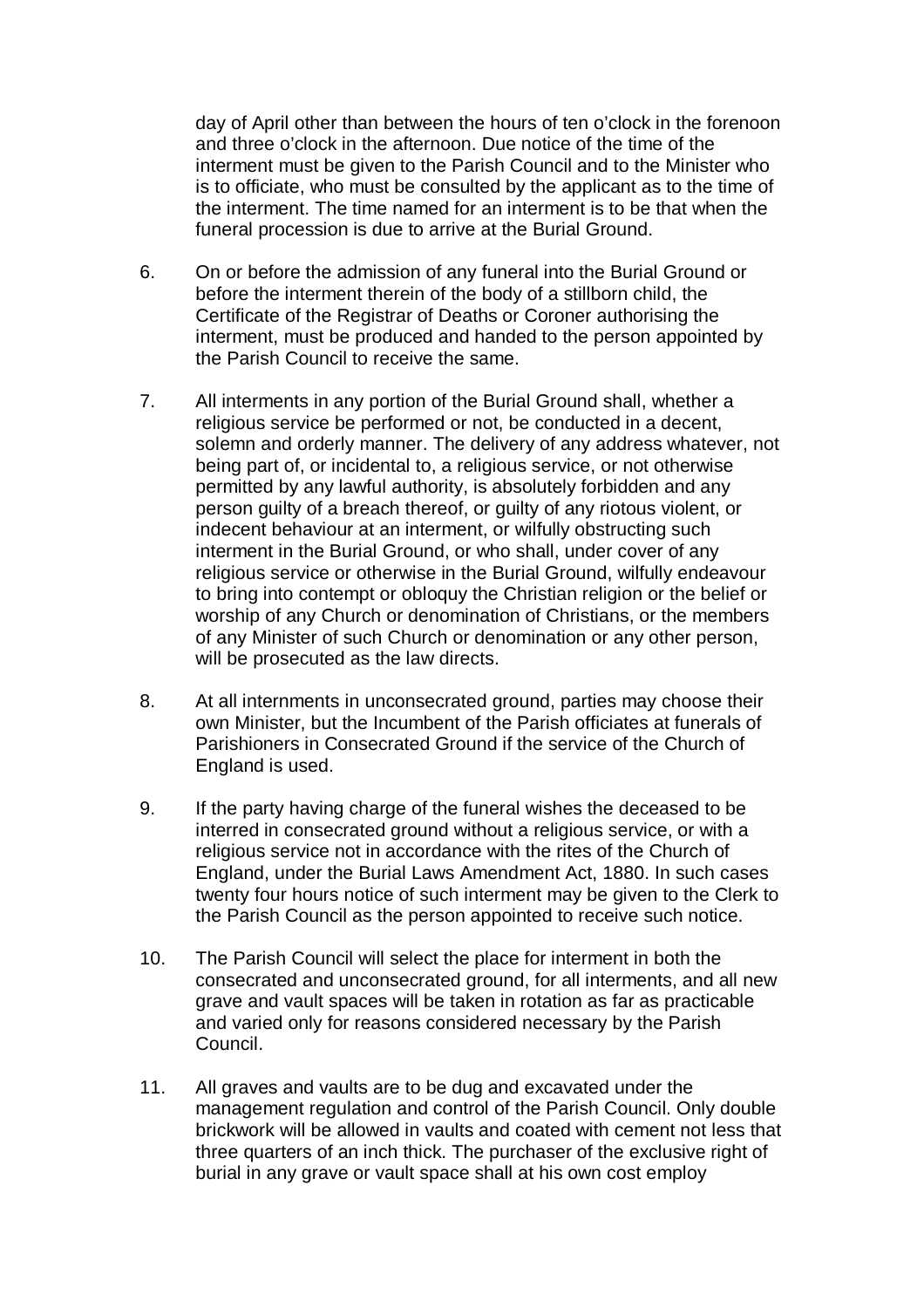workmen to construct a vault or erect a memorial and such work must conform to the Regulations which may be made from time to time by the Parish Council but in the case of any breach of the Regulations, the Parish Council shall have the right of interfering and of discharging any workmen from remaining in, or entering, the Burial Ground. Vaults, or bricked Graves will not be allowed for interment in ground the exclusive rights of burial in which is not purchased. All work on the re-opening of a vault must be done by the purchaser at his own cost.

- 12. At every burial in a vault, the coffin must be separately entombed in an air-tight manner, that is, by properly cemented stone or brickwork, which shall never be disturbed, and there must be at least two feet six inches between the top of the Vault and the ordinary surface of the ground. If the memorial is be erected the appropriate part of the vault must be bricked to the surface. The purchaser shall also fill up and level the ground, remove all refuse, and will be held responsible for any damage done to any other vault, tombstone or memorial, or any part of the Burial Ground.
- 13. No unwalled grave shall be re-opened within fourteen years after the burial of a person above twelve years of age, or within eight years after the burial of a child under twelve years of age, unless a layer of earth not less than six inches thick shall be left undisturbed above the previously buried coffin, but if, on re-opening any grave, the soil is found to be offensive, such soil shall not be disturbed, and in no case shall human remains be removed from the grave.
- 14. In every case the top of a coffin must be at least three feet from the surface of the ground. The Parish Council reserve the right to determine in any particular case the depth which will be permitted, and to regulate on sanitary grounds the number of interments in any grave. If for any reason the Parish Council decide no burial shall take place in a particular grave no claim may be made against the Parish Council by the owner thereof.
- 15. After interment, no body can be removed without producing to the Clerk of the Parish Council the Faculty or Licence required by law.
- 16. No memorial will be allowed on an unpurchased grave without the special permission of the Parish Council. Permission will not be granted for such memorials to contain name, initials, date of death, or other identification of a deceased person and the Parish Council does not guarantee that memorials erected subject to such special permission, if granted, shall never, at any future time, be removed.
- 17. In all cases of purchase of the exclusive right of burial in a grave, a certificate will be given by the Parish Council to the purchaser on payment of the prescribed fees. This Certificate should be produced at the time of giving notice of any subsequent interment, and the Parish Council may refuse to allow an interment to take place in any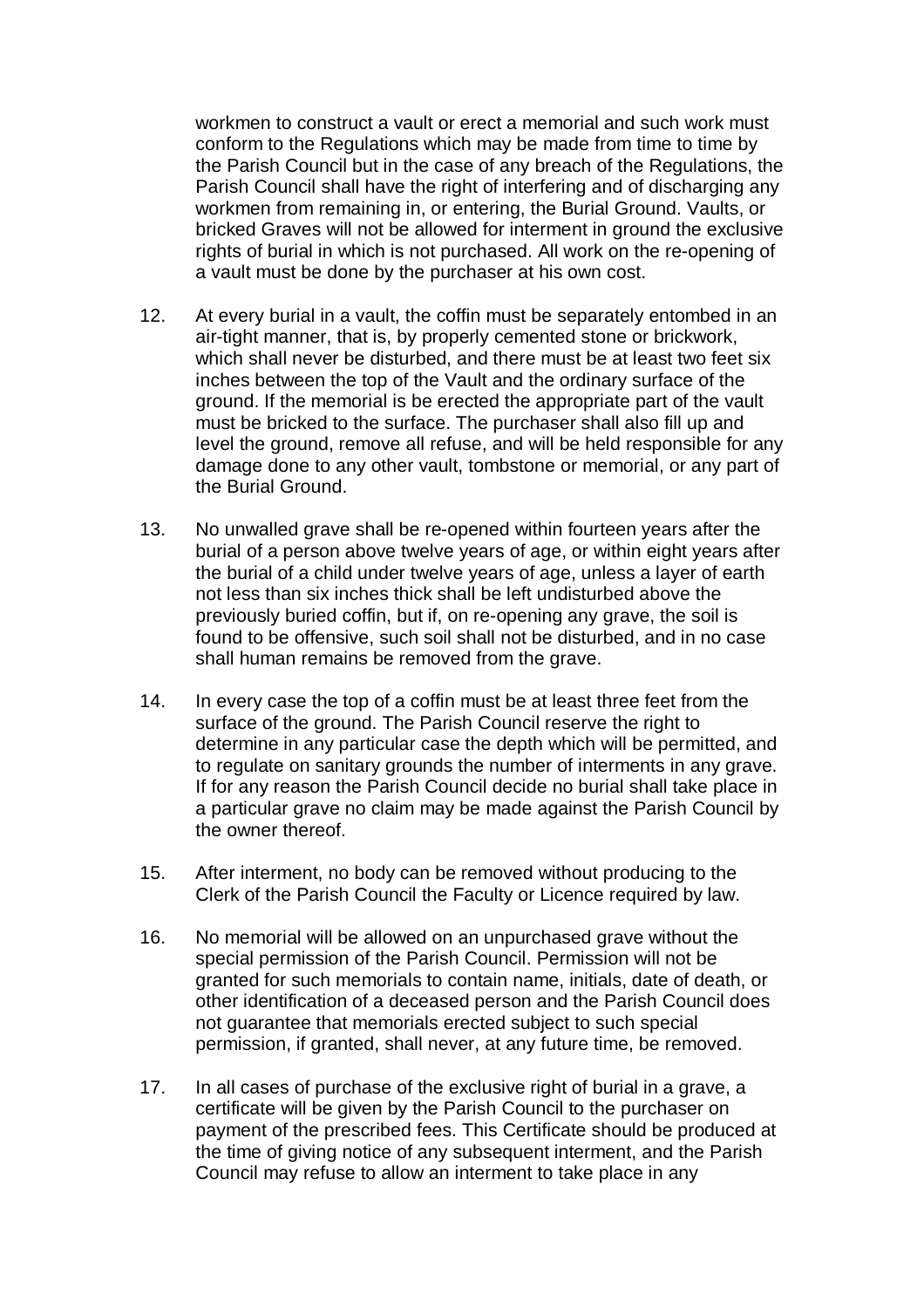purchased grave if such certificate of exclusive right of burial, accompanied by the written consent of the purchaser or his (or her) legal representative, is not produced.

- 18. Without the consent of the Parish Council, and then only subject to such conditions and payments as the Parish Council consider necessary, no Parishioner being the purchaser or owner of the exclusive right of burial in any grave or vault purchased at Parishioners rate, is entitled to have interred therein the body of a non-parishioner.
- 19. With the consent of the Parish Council, purchasers of the exclusive right of burial in any grave, or vault, may, on payment of the prescribed fees, transfer the interest in their purchases.
- 20. The Parish Council will not be responsible for any accident to graves, vaults or memorials occasioned by members of the public, by storm, wind, lightning, subsidence, or any other cause other than their own neglect. All private graves and vaults, memorials etc., must be kept in repair by the owners thereof respectively. Any memorial already placed on a purchased grave must be removed at the expense of the owner of the grave if such removal is necessary to enable the grave to be reopened, and any re-fixing of such memorial must be carried out by, and at the expense of the owner. No person other than the owner, or relatives of the owner or of the deceased person whose remains are interred therein shall without the consent of the Parish Council be permitted to carry out the maintenance of any grave.
- 21. The Parish Council may, on receiving payment of the prescribed fees, undertake the maintenance of any grave on behalf of the owner, such maintenance to include the cutting and trimming of the grass on and around the grave and the keeping of the same neat and tidy, but no maintenance of monumental work will be undertaken.
- 22. No hewing or dressing of stones will be permitted within the Burial Ground, or any approach to the same. All materials and memorials must be conveyed into the Burial Ground by hand, or in hand cart, barrows or trucks fitted with rubber tyres, and all surplus materials must be removed from the Burial Ground in the same manner, in each case under the direction of the Parish Council. Any damage to walks or grounds by erecting memorials or performing other works, must be repaired to the Parish Council's satisfaction, by, and at the expense of the Contractor for the work.
- 23. No memorials will be allowed other than Headstones and/or Vases (*please note that after 1984 vases were no longer allowed)* neither can any memorial be admitted to or erected in any part of the Burial Ground without the approval of the Parish Council in writing, and any approval given will be subject to compliance with Regulations and to prior payment of the prescribed fees. Drawings of every memorial proposed to be erected with the character of the material proposed to be used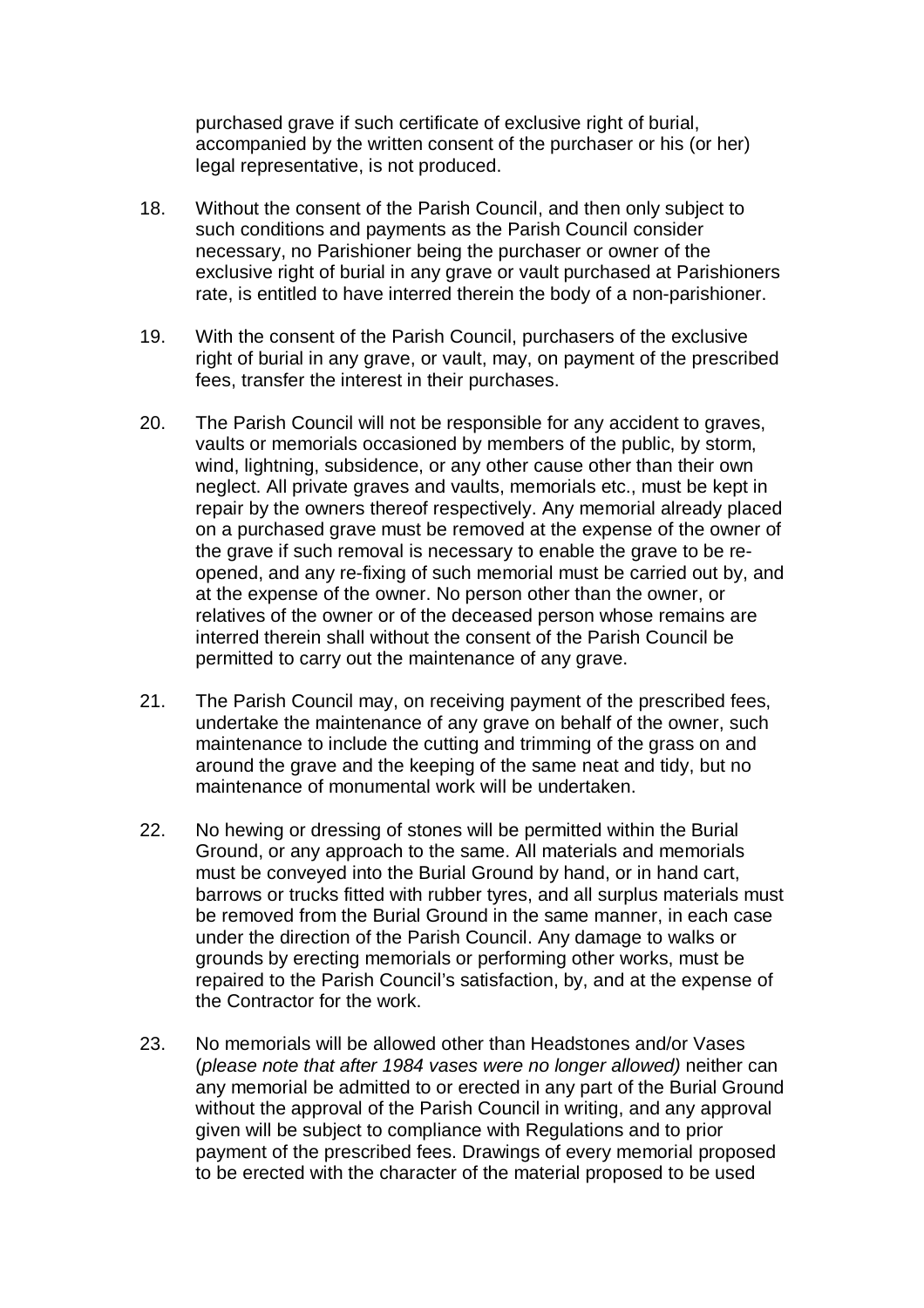must be accompanied by a copy of the intended inscription thereon together with the written consent of the owner of the grave or vault and submitted for the approval of the Parish Council. The copies submitted will be retained by the Parish Council and filed for record purposes. Memorials to be erected must be supported on a proper foundation. The section and number of the grave or vault corresponding with the register of graves, must be legibly engraved on each memorial in not less than one half inch letters. The Parish Council reserve the right to employ, at the cost of the owner, a qualified person or persons to superintend the erection of any memorial fixed within the Burial Ground. Copper cramps must be used where required in connection with the erection of memorials. Glass globes, glass shades for artificial wreathes, glass bottles, jars and the like, may not be placed on any grave, and memorials of a perishable material will not be allowed. The Parish Council will cause any memorial to be removed after reasonable notice has been sent by them to the representatives of the deceased at their last known address, that in the Parish Council's opinion repairs are required or the memorial has become unsightly and requires attention, if repairs are not carried out or attention given pursuant to the notice. The horizontal base measurements of any headstone or memorial must not exceed three feet by two feet six inches and all headstones and memorials to any grave space must be arranged so that they are contained in or on the ground within two feet six inches of the grave space to which they relate. (*Please note that for current regulations regarding monument dimensions please refer to separate document 'Monument dimensions')*

- 24. The Parish Council may if they consider it necessary, place a suitable private grave mark or reference over any grave or vault for identification purposes and such mark shall not be removed except by consent of the Parish Council.
- 25. The Parish Council may at any time require mats, boards, canvas or other material to be used to preserve the grass, if in their opinion that any time such provision is necessary.
- 26. Whenever a burial has taken place the surface of the grave shall, or as soon as conveniently may be after the lapse of such a period as may reasonably suffice for the natural subsidence of the earth, be forthwith levelled and covered with fresh turf. In no case will the bare earth or mound be left exposed. Trees and shrubs are not allowed to be planted on graves.
- 27. Every person who shall wilfully destroy or injure any Chapel, Building, Wall, Gate or Fence belonging to the Burial Ground, or pull up, or destroy, or injure any Tree, Plant, or Flower therein, or who will daub or disfigure any Wall or Palisade thereof, or wilfully destroy, injure or deface any Monument, Tomb, Inscription or Gravestone, or Headstone within the Burial Ground, or any other wilful damage therein; or play at any game, or sport, or discharge firearms (save at a military funeral) in